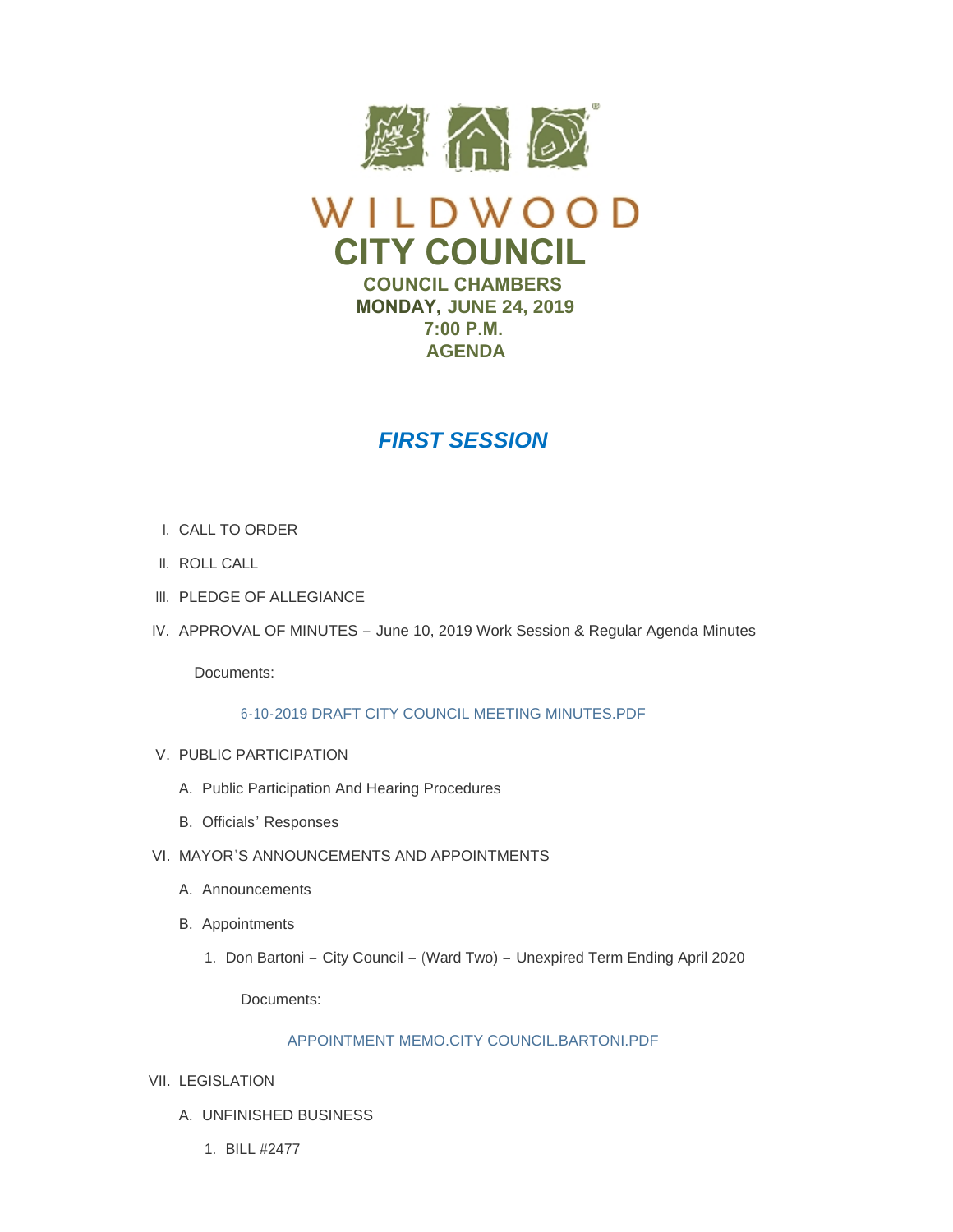AN ORDINANCE AUTHORIZING THE MAYOR OF THE CITY OF WILDWOOD, MISSOURI, TO EXECUTE A CONSULTANT/SERVICES AGREEMENT ON BEHALF OF THE CITY OF WILDWOOD WITH GEORGE BUTLER ASSOCIATES, INC. FOR THE DESIGN OF THE ALT ROAD FLOOD MITIGATON PROJECT LOCATED WITHIN THE CITY OF WILDWOOD. *Recommended by the Administration / Public Works Committee* (Second Reading) (Ward Six) Direct Budgetary Impact: \$124,718

Documents:

#### [BILL 2477.PDF](https://www.cityofwildwood.com/AgendaCenter/ViewFile/Item/20815?fileID=26571)

BILL #2478 2.

AN ORDINANCE AUTHORIZING THE MAYOR OF THE CITY OF WILDWOOD, MISSOURI, TO EXECUTE A CONSULTANT/SERVICES AGREEMENT ON BEHALF OF THE CITY OF WILDWOOD WITH LOCHMUELLER GROUP, INC. FOR THE DESIGN OF THE MANCHESTER ROAD RESURFACING AND TRAFFIC SIGNAL UPGRADE PROJECT LOCATED WITHIN THE CITY OF WILDWOOD. *Recommended by the Administration / Public Works Committee* (Second Reading) (Wards Seven and Eight) Direct Budgetary Impact: \$148,170.23

Documents:

#### [BILL 2478.PDF](https://www.cityofwildwood.com/AgendaCenter/ViewFile/Item/20816?fileID=26572)

BILL #2479 3.

AN ORDINANCE BY THE CITY COUNCIL OF THE CITY OF WILDWOOD, MISSOURI THAT AUTHORIZES THE MAYOR OF THE CITY OF WILDWOOD, MISSOURI TO EXECUTE THE NECESSARY, AND ATTACHED, MEMORANDUM OF UNDERSTANDING (MOU) WITH THE JUNIOR COLLEGE DISTRICT OF ST. LOUIS AND ST. LOUIS COUNTY, MISSOURI, d/b/a ST. LOUIS COMMUNITY COLLEGE, FOR THE PURPOSES OF THIS COMMUNITY'S USE OF THE ST. LOUIS COMMUNITY COLLEGE - WILDWOOD CAMPUS AS THE VENUE SITE FOR THE *2019 WILDWOOD BARBECUE BASH*, WHICH DOES ALSO ESTABLISH ALL ROLES, RESPONSIBILITIES, AND COMPENSATIONS IN THIS REGARD. *Recommended by Department of Planning* (Second Reading) (Wards – All)

Direct Budgetary Impact: \$3,000

Documents:

#### [BILL 2479.PDF](https://www.cityofwildwood.com/AgendaCenter/ViewFile/Item/20817?fileID=26573)

BILL #2480 4.

AN ORDINANCE BY THE CITY COUNCIL OF THE CITY OF WILDWOOD, MISSOURI AUTHORIZING THE MAYOR OF THE CITY OF WILDWOOD, MISSOURI TO SUBMIT ON BEHALF OF THE CITY OF WILDWOOD, MISSOURI AN APPLICATION WITH THE ST. LOUIS COUNTY DEPARTMENT OF PLANNING FOR 2020 COMMUNITY DEVELOPMENT BLOCK GRANT FUNDS (CDBG); AND AUTHORIZING THE MAYOR OF THE CITY OF WILDWOOD, MISSOURI TO EXECUTE THE MUNICIPAL HOUSING AND COMMUNITY DEVELOPMENT SUPPLEMENTAL COOPERATION AGREEMENT. *Recommended by the City Council* (Second Reading) (Wards – All) Direct Budgetary Impact: \$25,500 grant

Documents:

[BILL 2480.PDF](https://www.cityofwildwood.com/AgendaCenter/ViewFile/Item/20818?fileID=26574)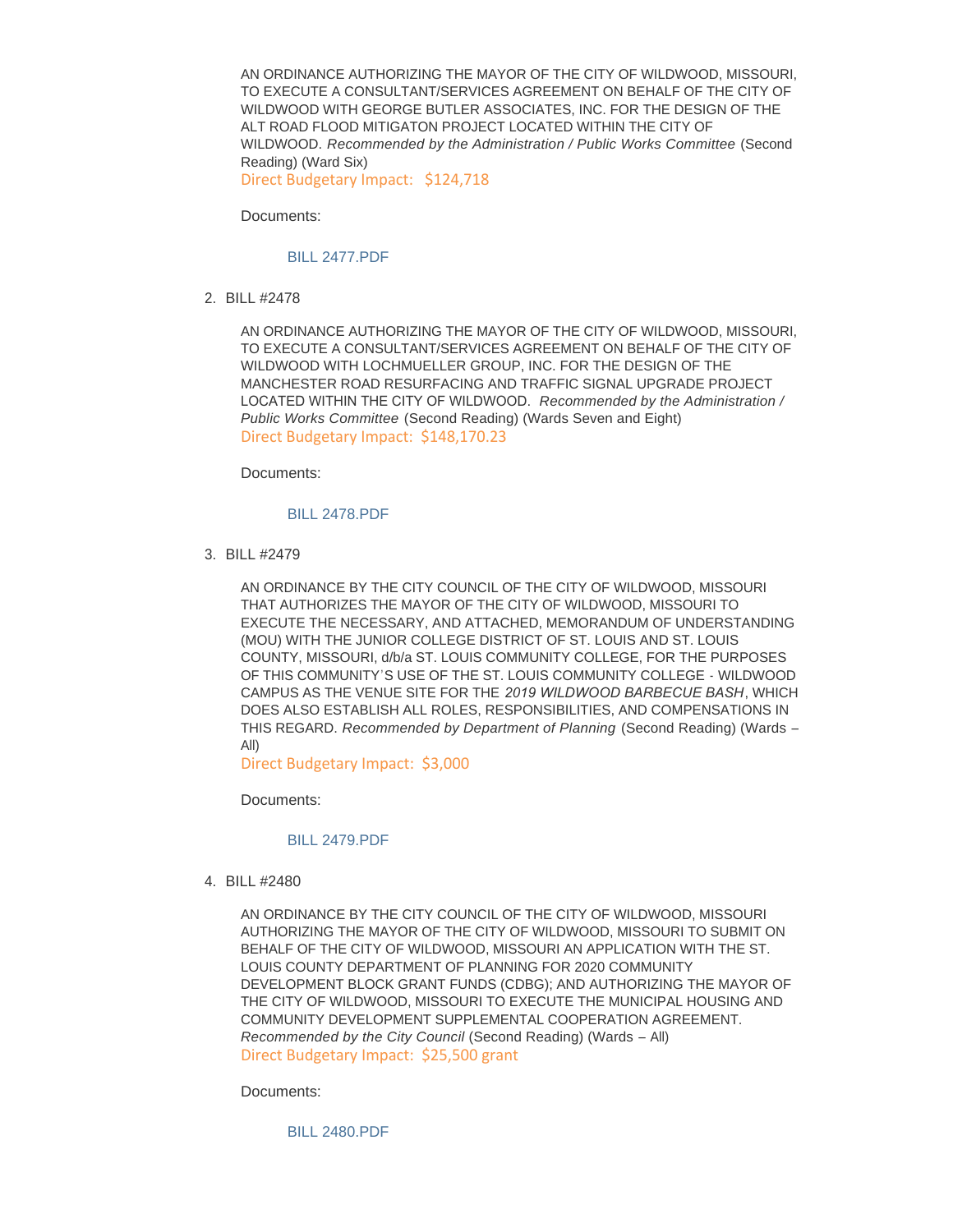- **B. NEW BUSINESS** 
	- 1. Use Of Email Addresses From Subscribers To City Newsletter/Use Of City Emails

Documents:

#### [USE OF EMAIL LISTS BY COUNCIL MEMBERS.PDF](https://www.cityofwildwood.com/AgendaCenter/ViewFile/Item/20820?fileID=26601)

2. Certification Of June 4, 2019 Municipal Election Results RESOLUTION #2019-27 A RESOLUTION OF THE CITY COUNCIL OF THE CITY OF WILDWOOD, MISSOURI CERTIFYING THE RESULTS OF THE JUNE 4, 2019 SPECIAL ELECTION (Wards – All)

Documents:

## [RESOLUTION 2019-27.PDF](https://www.cityofwildwood.com/AgendaCenter/ViewFile/Item/20821?fileID=26575)

- Swearing-In Ceremony 3.
- VIII. ADJOURNMENT

## *SECOND SESSION*

- A. CALL TO ORDER
- B. ROLL CALL
- C. PUBLIC PARTICIPATION
	- 1. Public Participation And Hearing Procedures
	- 2. Officials' Responses
- D. MAYOR'S ANNOUNCEMENTS AND APPOINTMENTS
	- Announcements 1.
	- 2. Appointments
- E. PUBLIC HEARING(S)
	- 1. P.Z. 4-19 City Of Wildwood Planning And Zoning Commission, C/O Department Of Planning, 16860 Main Street, Wildwood, Missouri 63040

A request to consider possible amendments to the City of Wildwood's Zoning Ordinance – Chapter 415.380 Miscellaneous Regulations – which would address certain issues and concerns relating to hotels, motels, and similar types of uses, specifically regarding guest vehicles and the identification of them relative to their parking and/or storage in conjunction with these activities. (Wards – All)

Documents:

PUBLIC HEARING - [P.Z. 4-19 CITY OF WILDWOOD PLANNING AND](https://www.cityofwildwood.com/AgendaCenter/ViewFile/Item/20833?fileID=26577)  ZONING COMMISSION.PDF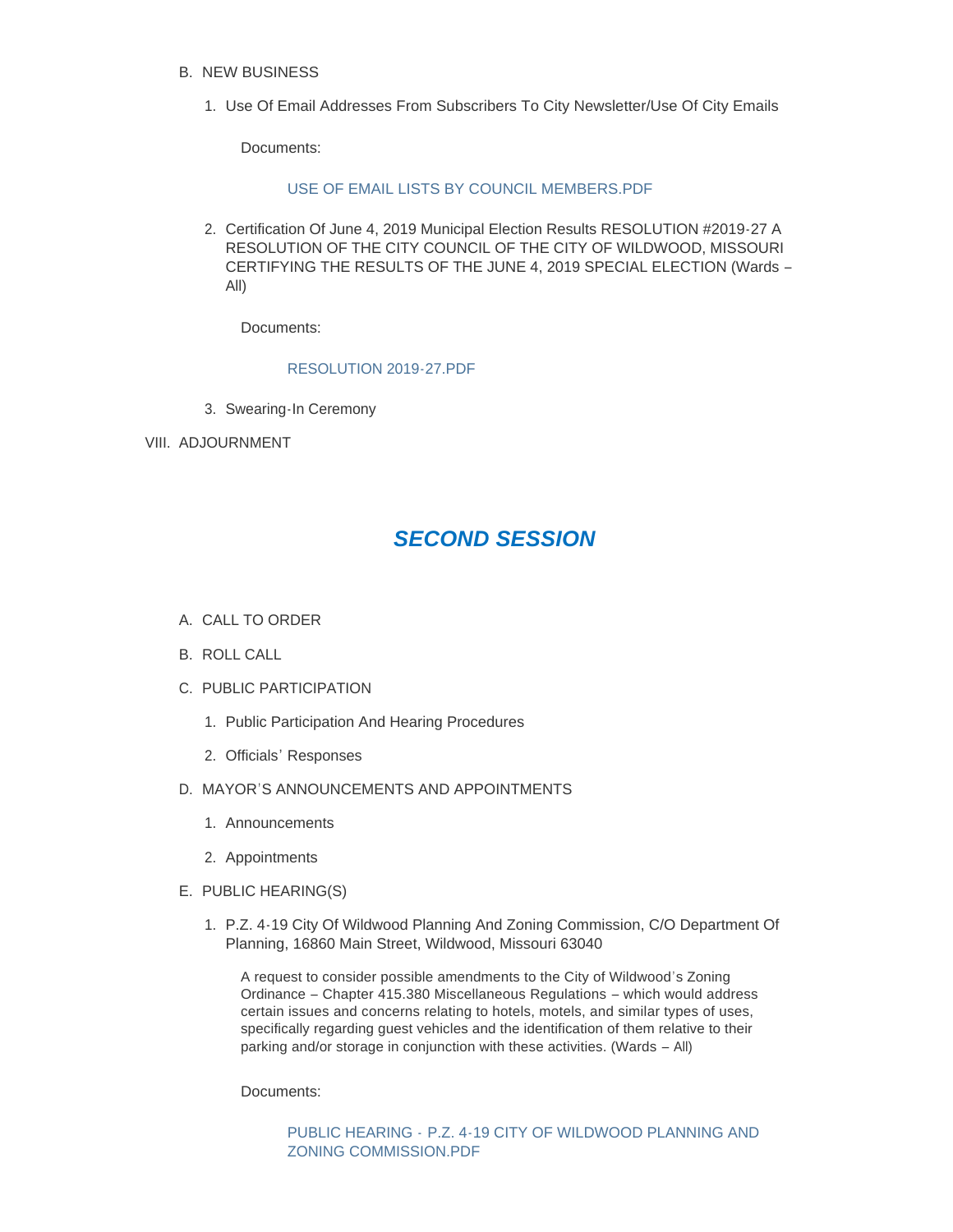2. P.Z. 2-19 Doug Gray, 16709 Westglen Farms Drive, Wildwood, Missouri, 63011, C/O Straight Up Solar, Valerie A. Corey, 10330 Page Industrial Boulevard, St. Louis, Missouri 63132

A request for a Conditional Use Permit (CUP) in the R-1A 22,000 square foot Residence District and R-3 10,000 square foot Residence District, with Planned Environment Units (PEU) (Street Address: 16709 Westglen Farms Drive/Locator Number: 23V631055), for the installation of roof-mounted solar panels, which are to be so situated on the dwelling as to be visible from an adjoining roadway. This request is to be reviewed in accordance with Chapter 415.120 R-1A 22,000 square foot Residence District and Chapter 415.140 R-3 10, 000 square foot Residence District Regulations of the City of Wildwood Zoning Ordinance, which establishes standards and requirements for the installation of solar panels. The requested permit is required due to the panels' placement on the front facing area of the dwelling's roof. The purpose of this hearing is to gain testimony and information regarding the action of the Planning and Zoning Commission relative to the above-referenced request for a Conditional Use Permit (CUP), which it granted, but with certain conditions. City Council exercised its power of review of the Commission's action, at the request of the petitioner, to address language in the permit relating to tree preservation. (Ward - Five)

Documents:

## PUBLIC HEARING - [P.Z. 2-19 DOUG GRAY.PDF](https://www.cityofwildwood.com/AgendaCenter/ViewFile/Item/20834?fileID=26578)

- F. LEGISLATION
	- 1. NEW BUSINESS
		- BILL #2481 1.

AN ORDINANCE BY THE CITY COUNCIL OF THE CITY OF WILDWOOD, MISSOURI, HEREBY ACCEPTING THE TAYLOR ROAD EXTENSION, AND ALL ASSOCIATED IMPROVEMENTS, WHICH ARE LOCATED WITHIN THE VILLAGES AT BRIGHT LEAF SUBIDVISION, FOR PUBLIC MAINTENANCE AND UPKEEP HEREAFTER. Recommended by the Planning and Parks Committee of City Council (First Reading) (Ward – Five) Direct Budgetary Impact: Less than \$2,500.00/year

Documents:

## [BILL 2481.PDF](https://www.cityofwildwood.com/AgendaCenter/ViewFile/Item/20877?fileID=26595)

- G. RESOLUTIONS None
- H. MISCELLANEOUS
	- 1. Approval Of Expenditures (Wards All)

Documents:

## [APPROVAL OF EXPENDITURES.PDF](https://www.cityofwildwood.com/AgendaCenter/ViewFile/Item/20840?fileID=26579)

- 2. Receive And File Two (2) Items
	- 1. P.Z. 5-19 City Of Wildwood Planning And Zoning Commission C/O Department Of Planning, 16860 Main Street, Wildwood, Missouri, 63040

A request relating to P.Z. 10-15 St. Charles Tower c/o Kathryn Roderique, 4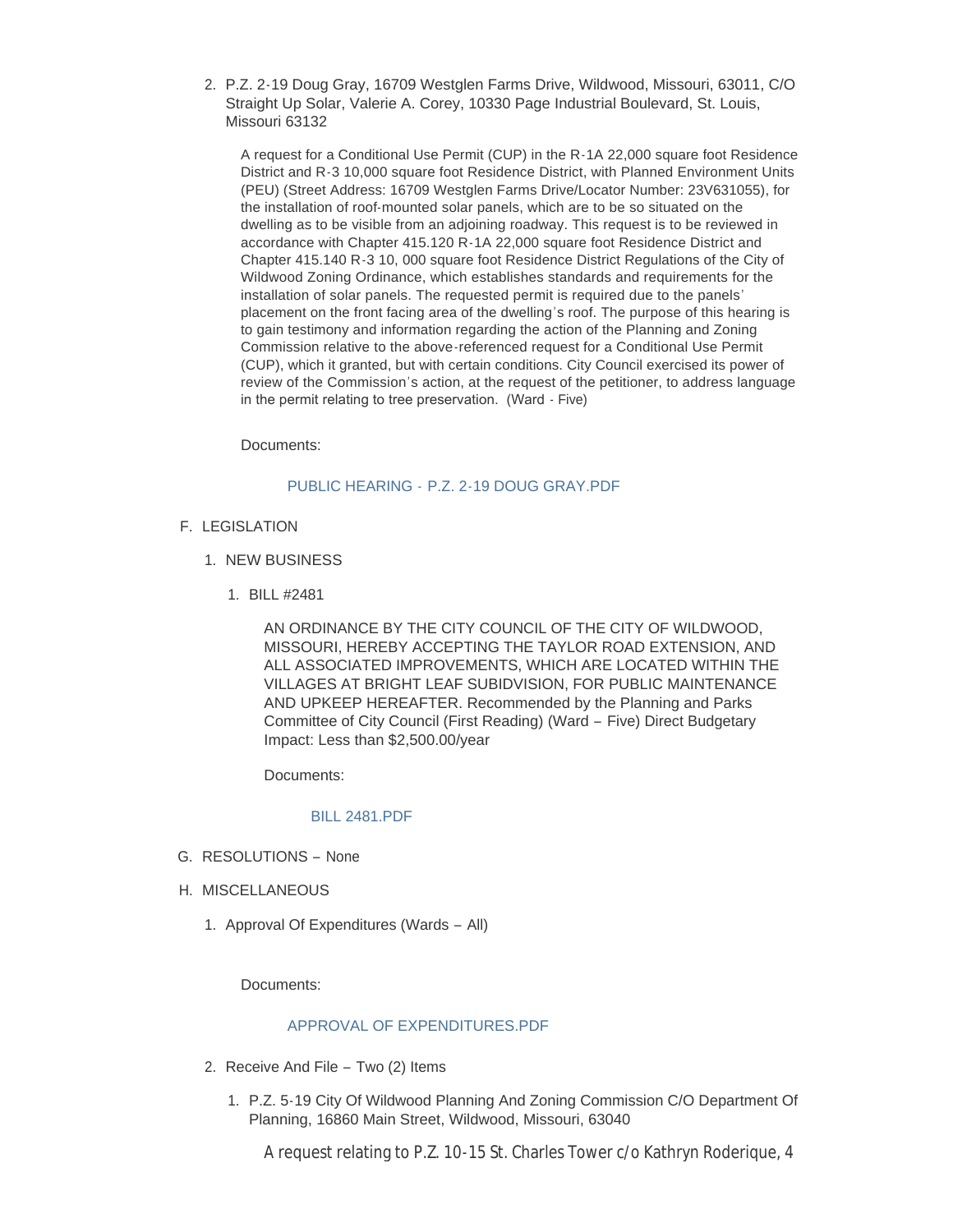A request relating to P.Z. 10-15 St. Charles Tower c/o Kathryn Roderique, 4 West Drive, Suite 100, Chesterfield, Missouri, 63017 which, if granted, would terminate the Conditional Use Permit (CUP) that was authorized on this 10.6 acre tract of land, of which two thousand (2,000) square feet of this total lot's area is permitted to be utilized for a one hundred ten (110) foot telecommunications tower and related equipment shelter area; NU Non-Urban Residence District, with a Conditional Use Permit (CUP); generally located northwest of the intersection of Babler Park Drive and Old Eatherton Road (Locator Number: 21W310270/Street Address: 1400 Babler Park Drive – Lifepointe Church). This review, relative to the termination of this existing permit, is required, given it contained certain performance standards for submittals, which have not been met, along with the petitioner notifying the City of Wildwood that it does not intend to complete the required Site Development Plan process in the timeline therein established by the Planning and Zoning Commission in the governing permit. (Ward - Three)

Documents:

## RECEIVE AND FILE - [P.Z. 5-19 CITY OF WILDWOOD PLANNING AND](https://www.cityofwildwood.com/AgendaCenter/ViewFile/Item/20842?fileID=26580)  ZONING COMMISSION.PDF

P.Z. 9-19 Graham Oswald, 1827 Shiloh Woods Road, Wildwood, Missouri, 2. 63005, Is Seeking The Review And Action Of The Planning And Zoning Commission Regarding An Outdoor Game Court (Batting Cage, With Associated Netting Structure), Which Has Already Been Constructed, And Located At 1827 Shiloh Woods Road, Wildwood, Missouri (Locator Number 22X220070);

NU—Non-Urban Residence District. This request is to be reviewed in accordance with Chapter 415.090 NU—Non-Urban Residence District Regulations of the City of Wildwood Zoning Code, which establishes standards and requirements for outdoor game courts relating to their considerations by the Planning and Zoning Commission. The completed outdoor game court addition, i.e. batting cage, is situated on the south side of the existing residence, and placed outside of the front yard setback area, which does constitute an accessory use to the single-family dwelling. (Ward - One)

Documents:

#### RECEIVE AND FILE - [P.Z. 9-19 GRAHAM OSWALD.PDF](https://www.cityofwildwood.com/AgendaCenter/ViewFile/Item/20843?fileID=26581)

- 3. Council Size Council Member Taylor
- I. ADJOURNMENT

City Council Will Consider and Act Upon the Matters Listed Above, and Such Others as May Be Presented at the Meeting and Determined to Be Appropriate for Discussion at That Time.

*Notice is hereby given that the City Council may also hold a closed meeting for the purpose of dealing with matters relating to one or more of the following: Legal Actions, Causes of Action, Litigation or Privileged Communications Between the City's Representatives and its Attorneys [RSMO 610.021(1) 1994]; Lease, Purchase or Sale of Real Estate [RSMO 610.021 (2) 1994]; hiring, firing, disciplining or promoting employees by a public governmental body [RSMO 610.021 (3) 1994]; bidding specification [RSMO 610.021 (11) 1994]; sealed bids and related documents, until the bids are opened' and sealed proposals and related documents or any documents related to a negotiated contract until a contract is executed, or all proposals are rejected [RSMO 610.021 (12) 1994]; and/or individually identifiable personnel records, performance ratings or records pertaining to employees or applicants for employment [RSMO 610.021 (13) 1994.]*